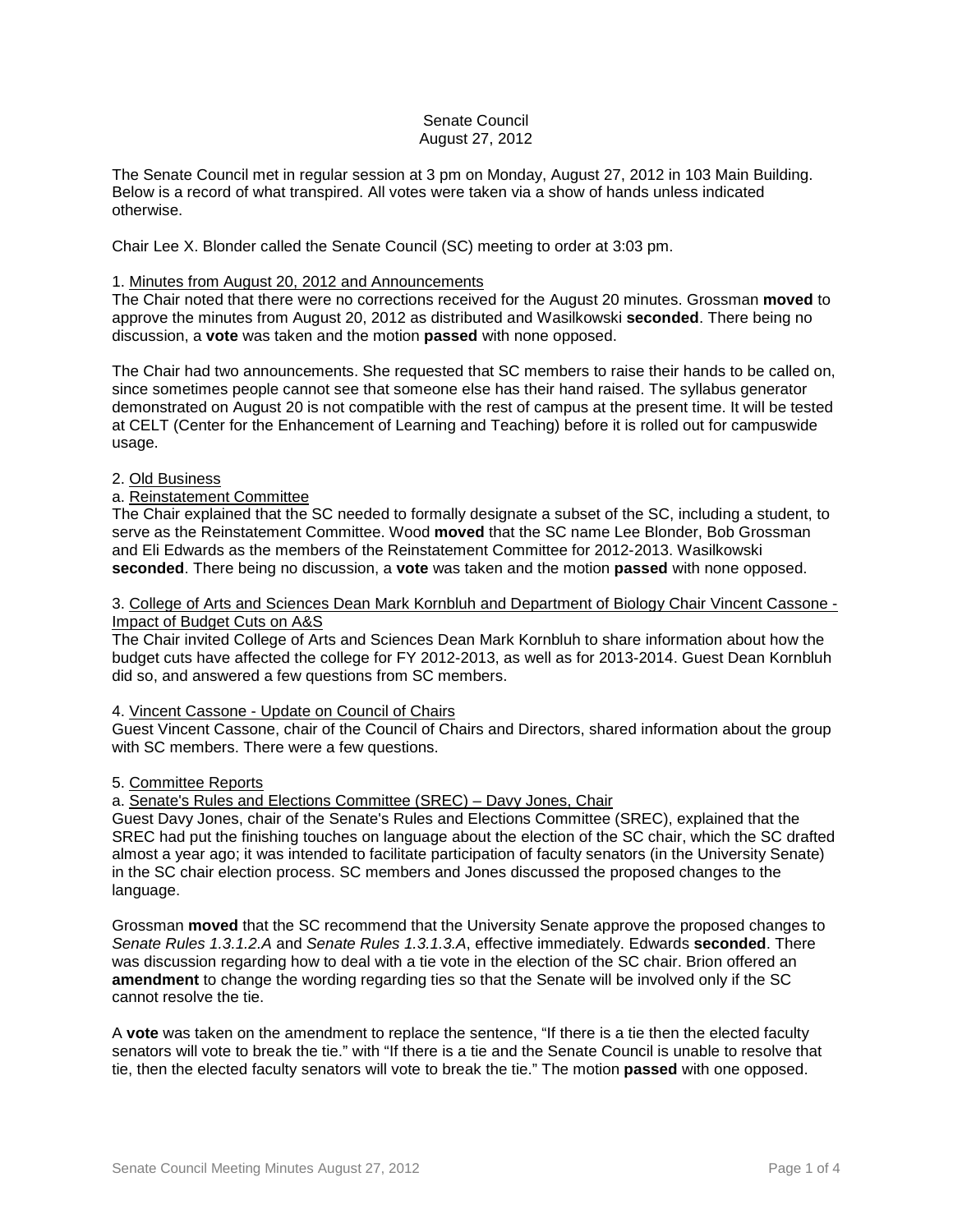There were a few editorial changes made by SC members to clarify the wording. Below is the final version[∗](#page-1-0) of the text that was voted on by SC members. A **vote** was taken on the **motion** that the University Senate approve the proposed changes to *Senate Rules 1.3.1.2.A* and *Senate Rules 1.3.1.3.A* as discussed, effective immediately. The motion **passed** with nine in favor and two opposed.

In November preceding the academic year during which the Senate Council Chair shall serve, the elected faculty senators will be asked to nominate current elected faculty members of the Senate Council to serve as Senate Council Chair. The chair of the Senate's Rules and Elections Committee (SREC) will ascertain willingness of these nominees to serve. Should more than one nominee be willing to serve if elected, the nominees will be offered an opportunity to provide an up to 200 word election statement, and this that will be distributed to the elected faculty senators two weeks before the election. The elected faculty senators will be solicited by email to express their opinions of the nominees to the Senate Council. The Senate Council will consider this feedback in electing the next Senate Council Chair in the December preceding the June 1 start date.

If there is a tie and the Senate Council is unable to resolve that tie, then the elected faculty senators will vote to break the tie. If there is only one nominee who agrees to serve, then the election shall be declared completed and this person shall be the Senate Council Chair-elect, and the University Senate notified.

Terms of office: (no change)

# **C. Chair-elect**

The Chair-elect or a Chair re-elected to a second term shall take office as Senate Council Chair on the following June  $1<sup>st</sup>$  and serve through May 31 $<sup>st</sup>$  of the next year. A member of</sup> the Senate Council is not eligible while on sabbatical for election as Chair-elect, but a person who has replaced the member on sabbatical on the Senate Council is eligible to be elected as Chair-elect. The Senate Council Chair-elect will be given the opportunity to shadow the current Senate Council Chair during the 6 months preceding the Senate Council Chair-elect assuming the office. In the Chair-elect's capacity as an Officer of the Senate Council (SR 1.3.1.3.C), the Chair-elect is a nonvoting member of the Senate Council.

# **Senate Council**

# **1.3.1.2.A Elected Faculty Membership**

3. Election. Elections shall be conducted by electronic secret ballot or paper secret ballot if electronic election is not feasible. Three (3) elected faculty representatives in the University Senate shall be elected annually during the fall semester to serve on the Senate Council. The election shall be conducted under the supervision of the Chair of the Senate Rules and Elections Committee, who shall remind the voters that election to the Senate Council confers eligibility for election to Senate Council Chair the following year.

b. Proposed Change to Senate Rules 5.4.1 ("Residence Requirements")

<span id="page-1-0"></span><sup>∗</sup> The language presented to the SC on August 27 was not based on current language in the Senate Rules, but rather was based on the language the SC proposed in fall 2011. The SREC identified certain areas of the proposed language that could be better phrased. Therefore, the language reflected in these minutes will be incorporated into the Senate Rules upon Senate approval.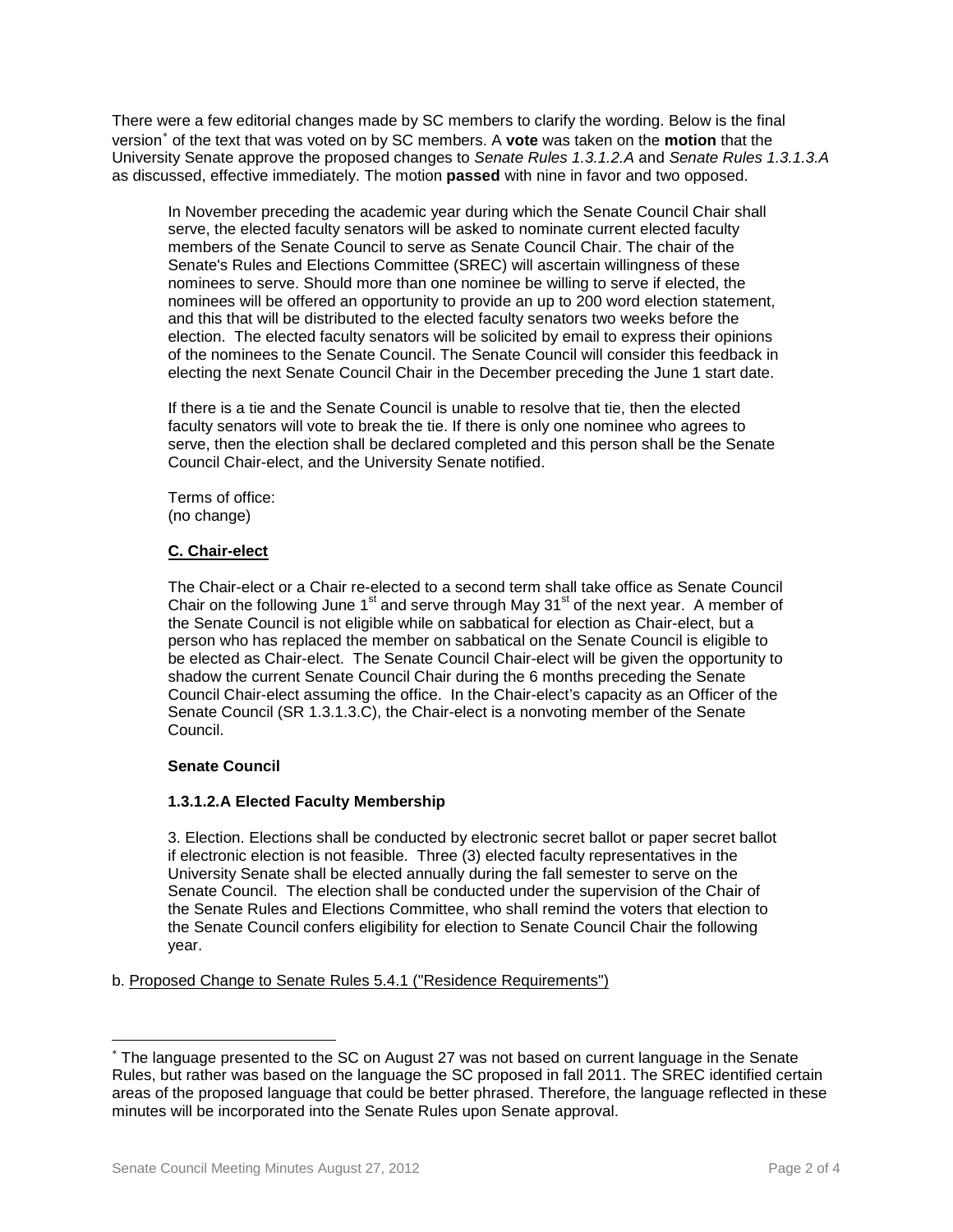Jones went on to explain that the *Senate Rules* did not expressly state the residency requirements as required by the Southern Association of Colleges and Schools Commission on Colleges (SACSCOC).

There was lengthy discussion regarding whether or not the language in "(2)" and "(3)" was duplicative. It was ultimately decided that the two qualifications were likely duplicative, but that having the qualifications spelled out will improve understanding and correct reporting.

Grossman **moved** to recommend that the University Senate approve the proposed changes to *Senate Rules 5.4.1* as outlined in the handout. Davis **seconded**. There being no further discussion, a **vote** was taken and the motion **passed** with one opposed.

Grossman then explained that there was an issue with voting rights for the ex officio members of the SC's ad hoc committee on centers and MDRCs. Both Jones and Greissman (Provost's Liaison to SC) will serve as ex officio members and Grossman wanted to be clear on their voting rights. Both Jones and Greissman asked to be non-voting members. Grossman **moved** that the ex officio members of the ad hoc committee on centers, etc. be non-voting. Brion **seconded**. A **vote** was taken and the motion **passed** with none opposed.

## 6. Senate Committee Preferences (Round 1)

SC members discussed the Senate committee preferences that were presented. Mrs. Brothers went over the compositions committee by committee and answered questions. A few changes were made.

Wood **moved** to approve the committee compositions as discussed and direct the SC Chair to identify an appropriate committee chair for each committee without a returning chair. Brion **seconded**. A **vote** was taken and the motion **passed** with none opposed.

7. Proposed Editorial Changes to 2012 - 2013 College of Pharmacy Calendar The Chair explained that the College of Pharmacy asked to change their calendar to include the presidential Election Day as an academic holiday and include the date when first and second year professional students begin Rotation Block B.

Grossman **moved** to approve the editorial changes to the 2012 – 2013 College of Pharmacy Calendar and Wright **seconded**. A **vote** was taken and the motion **passed** with none opposed.

8. Associate Provost for Faculty Advancement – Senate Ex Officio Rights & Chairing the HCCC The Chair explained that the Health Care Colleges Council (HCCC) was most recently chaired by the individual holding the position of associate provost for faculty affairs. Before that, it was chaired by the individual who held the position of associate provost for academic affairs. The SC now must determine if the position of associate provost for faculty advancement is the right position to chair the HCCC. The Chair added that the HCCC has historically been chaired by an administrator from the Provost's area.

After discussion, Wood **moved** that the individual holding the position of associate provost for faculty advancement chair the HCCC. Wasilkowski **seconded**. There being no additional discussion, a **vote** was taken and the motion **passed** with none opposed.

The Chair suggested that SC members move to the issue of Senate voting rights – should the new position of associate provost for faculty advancement have the same voting rights as did the position's precursor (voting rights in odd-numbered years for the associate provost for faculty affairs).

Discussion moved away from the specific position at hand to a broader discussion of ex officio membership in general. Grossman **moved** that the SC establish an ad hoc committee to review